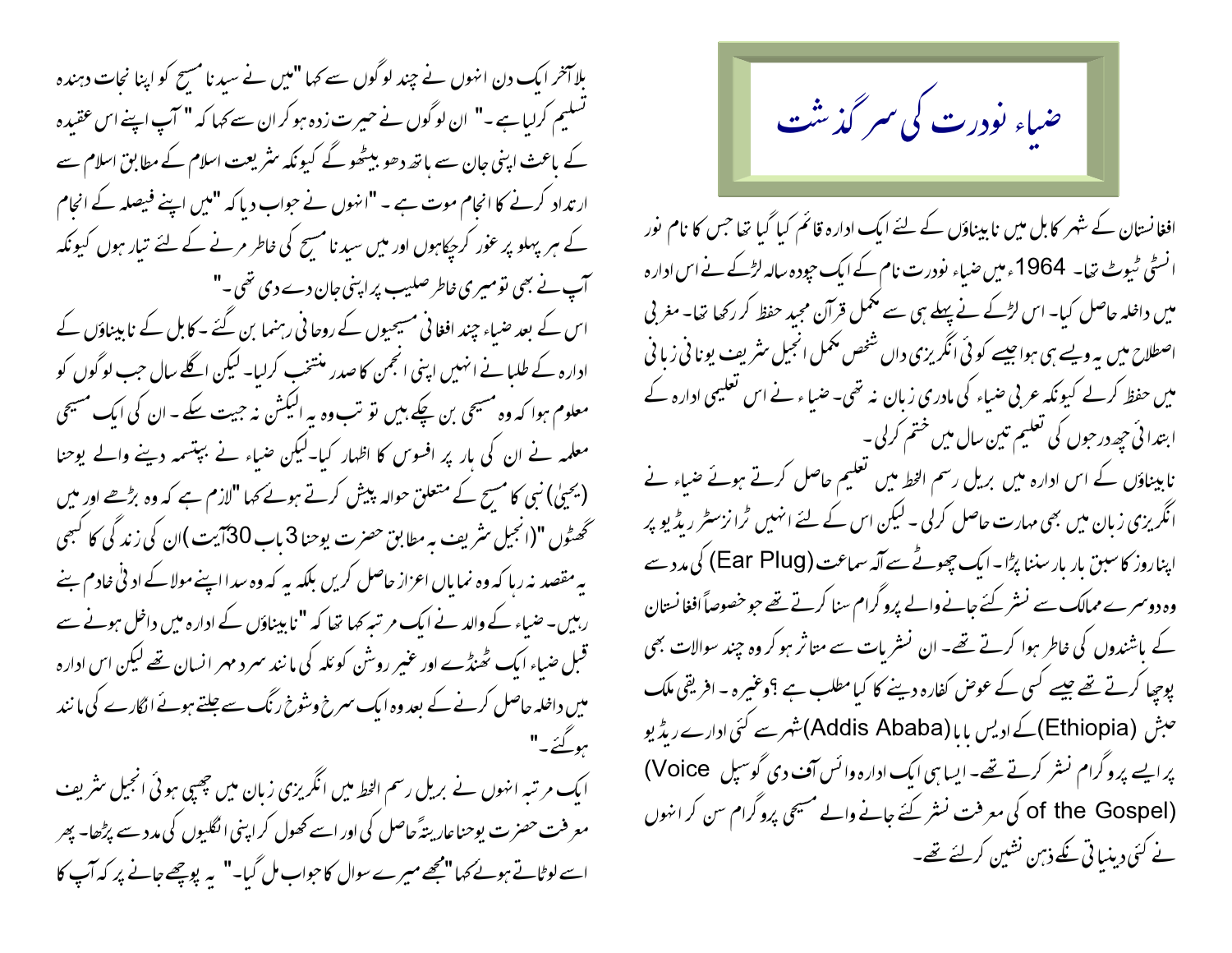کامیابی حاصل کرتے تھے۔ اس طرح سے ہر سال دو جماعتوں کی تباری پوری کرکے ا انہوں نے یا ئی اسکول کی تعلیم پخمل کرلی۔ ضیاء سٹریعت اسلام کا بھی مطالعہ کرناچاہتے تھے تاکہ وہ ان مسیحیوں کے دفاع کی کوشش کرتے جنہیں ان کے ایمان اور عقیدہ کی بدولت اذیت پہنچا ئی جا تی -چنانچہ انہوں نے کابل کی یو نیورسٹی میں داخلہ لیا اور وبا ں سے قانون کی سند حاصل کی - ساتھ ہی ساتھ انہوں نے کالونس انسٹی ٹیوٹ (Calvin's Institute) میں بھی تعلیم حاصل کی کیونکہ آپ اس اصلاحی تحریک (Reformation) کے لیڈر کے خیالات اور اصولوں کو ذہن نشین کرناچاہتے تھے۔ حِرمنی کے کرسٹوفیل بلائپنڈمش (Christoffel Blind Mission) نے افغانستان کی انسٹی ٹیوٹ فور دی بلائینڈ (Institute for the Blind) کو بریل رسم الخط میں حرمن زیان میں شائع شدہ کتابیں بطور عطسہ پیش کیں۔ حیونکہ صباء ان کتابوں کا مطالعہ کرنا چاہتے تھے لہذا انہوں اپنی حسب معمول تعلیم کے علاوہ کابل میں گو ئتھ انسٹی ٹیوٹ (Goethe Institute) میں جا کر حرمن زبان سیکھہ لی - بہاں بھی انہوں نے اپنے حوہر دکھانے اور اعلیٰ معیار پر بنے رہے ۔ جس کی بدولت انہیں حرمنی جا کر وہاں کی زبان میں اعلیٰ تعلیم حاصل کرنے کے لئے وظیفہ دیا گیا۔لیکن جب حرمنی کے حکام کو پتہ چلا کہ وہ نا بینا ہیں توانہوں نے بہ رکنیت واپس لے لی کیونکہ ان کے پاں نا بینا اشخاص کے لئے ربائش گاہ اور صروری سہولتیں مہیا نہ تھیں۔ لہذا انہوں نے ان حکام سے پوچیا کہ اس صورت میں انہیں کیا کرنا ہو گا ؟حواب ملا کہ انہیں اکیلے سفر کرنا ہو گا اور اپنی فکر آپ کر فی ہو گی۔ جب انہوں نے پہ سثر ائط منظور کرلیں تب انہیں داخلہ دیا گیا۔ د نیا بھر کے گو ئتھ

سوال کیا تھا انہوں نے حواب دیا کہ انجیل سثر پف معرفت حصرت پوحنامیں سید نامسح نے فرمایا "میں تہیں ایک نیا حکم دیتا ہوں کہ ایک دوسمرے سے محبت رکھو "(انجیل ینٹریف یہ مطابق حصرت یوحنا 13 ماپ 30 بیت )۔انہیں اس بات پر تعجب ہوا کہ جناب مسح نے اسے " نیا ضخم " کہا حالانکہ پرانے عہد نامہ کے مطابق ایسا ہی ایک ضخم " اپنے ہمسایہ سے اپنی مانند محبت کرنا " حصرت موسیٰ کو پہلے ہی دیا جاجکا تھا ( توریت ینٹریف کتاب احیار 19 باب 18آیت ملاحظہ فرمائیے)لیکن اب وہ اس بھید کو سمجھ یائے -انہوں نے بتایا کہ مسیح کی نجسیم ہونے تک د نبانے محبت کو مجسم ہو کر کبھی نہ دیکھا تھا۔انہوں نے مزید کہا کہ کتاب مقد س(یائبل سٹریف) پیواضح کرتی ہے کہ خدا محبت ہے اور جناب مسح میں مجسم ہوا اس لئے وہ خود تجسیم شدہ محبت ہے - یہی وجہ ہے کہ جو یہ حکم نیاکھلایا۔سیدنا مسیح نے فرمایا"میں تہیں ایک نیا حکم دیتا ہوں جس طرح میں نے تم سے محبت رکھی تم بھی ایک دوسرے سے محبت رکھو۔" اپنی کامل زند کی کے نقش قدم پرچلنے کے لئے مسح نے ہمیں یہ نیانمو نہ پیش کیا ہے ۔ افغانستان میں صباء ہی ایک ایسے نا بینا طالب العلم تھے جنہوں نے چشم بینا رکھنے والے عام طلبا کے ساتھ حسب معمول مدرسوں میں تعلیم یائی۔ وہاں وہ اپنے ساتھ ایک چھوٹا سا <sup>ط</sup>یب ریکارڈر رکھتے تھے جس میں وہ اپنے اساتذہ کی ہر یات ریکارڈ کرلیتے تھے تا کہ بعد میں وہ اسے دوبارہ سن سکیں اور اسے بخو بی سیکھ سکیں۔ اس طرح سے وہ اپنی کلاس میں سینکڑوں طلباء کے درمیان ہمیشہ سمر فہرست رہے ۔ حوطلباء اپنی کلاس میں ناکامیاب ہوتے تھے انہیں تین ماہ کی تعطیل کے بعد امتحان میں سٹر کت کا ایک اور موقع دیاجاتا تھا۔ لیکن ضباء اس موقع کا فائدہ اٹھا کر اگلے کلاس کے لئے تباری کرکے امتحان دیتے اور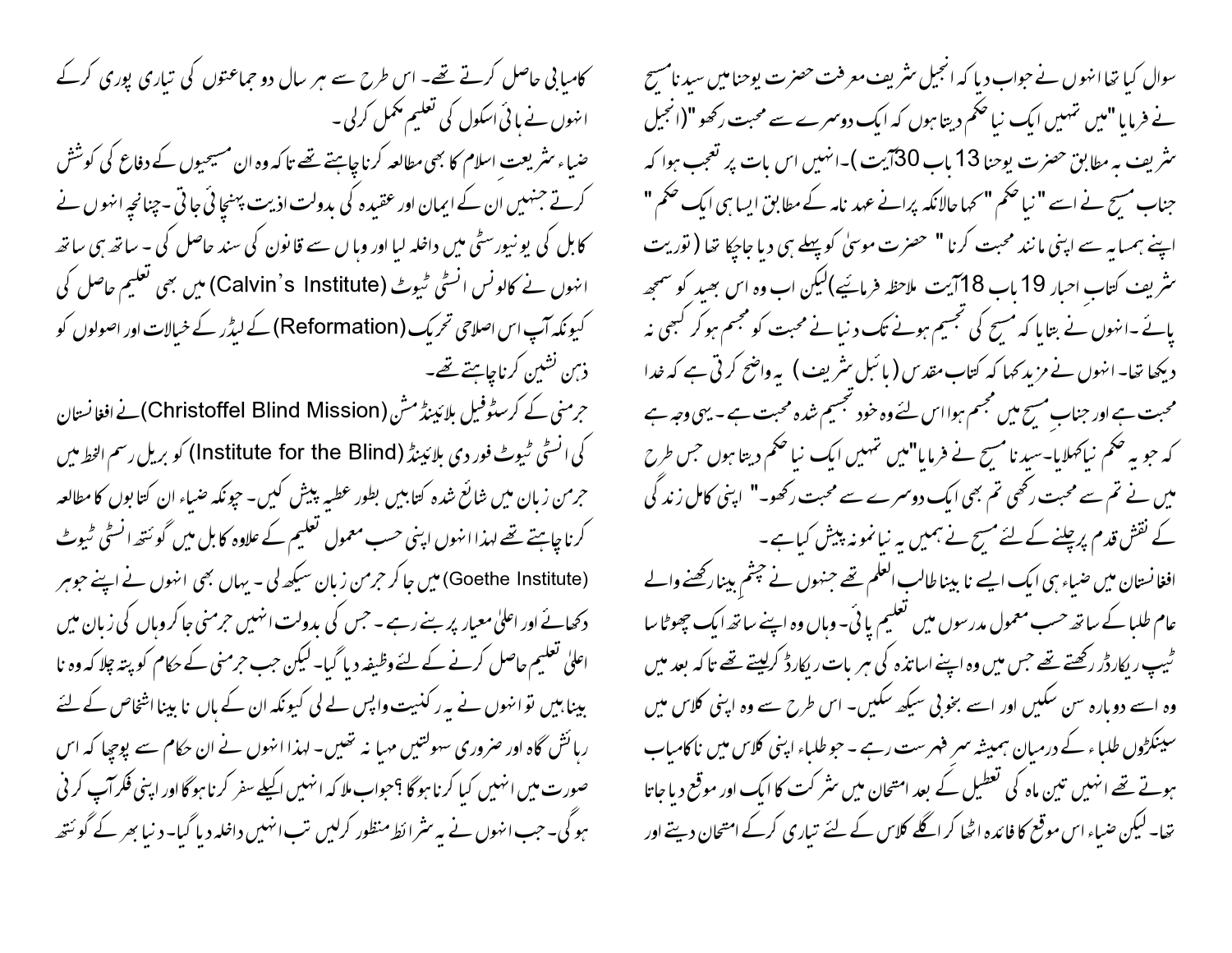تب افغانستان کی اسلامی حکومت نے کا بل کے مسیحی گرجا کو نیست و نا بود کردیا حالانکہ ینٹروع میں اس عمارت کی تعمیر کی اجازت دی گئی تھی۔ بہ اجازت صدر امریکہ جناب آیزن ہور نے 1959ء میں اپنے افغانستان کے دورہ کے موقع پر شہنشاہ ظہیر شاہ سے لی تھی۔ جس طرح اسلامی سفیروں کے لئے واشنگٹن ڈی سی میں ایک مسحد تعمیر کی گئی تھی اسی طرح مسیحی سفیروں اور دوسرے مسیحیوں کے لئے کابل میں بھی عبادت گاہ کی صرورت تھی۔ د نیا بھر کے مسیحیوں نے اپنی پونچی لگا کر اس گرجے کی عمارت کھڑی کی تھی۔ جس وقت اس عمارت کو خدا کے لئے وقف کیا گیا تب اس عمارت کے کونے کے پتھر پر حوافغانستان میں پائے جانے والے بہترین (الاباسٹر ) سنگ مر مر کا بنا ہوا تجابه كتسر كننده تجا-

"خدا کے جلال کے لئے حبو ہم سب سے محبت رکھتا ہے اور حس نے اپنے حنون کے ذریعہ ہمیں اپنے گناہوں سے مخلصی بخثی ، بہ عمارت جلالتہ الملک ظہیر شاہ کے عہد حکومت میں 17مئی 1970ء کے دن تمام قوموں کے لئے عبادت گاہ کے طور پروقف کی گئی۔ "حبناب مسح بذات خود اس عمارت کے کونے کا اہم پتھر ہیں۔" جب فوجی سیاہیوں نے آگر گرجا کی عمارت ڈھانے سے قبل اس عمارت اور سمڑک کے بیچ کھڑی دیوار کو گرانا سٹروع کیا تب حرمنی کا ایک مسیحی تاحر کابل کے صدر بلد یہ (Mayor) کے پاس گیا جس نے گرجے کو گرانے کا حکم جاری کیا تھااور اسے کہا : آگر آپ کی حکومت اس خانہ خدا کو چھوٹے کی لو خداآپ کی حکومت کا تختہ پلٹ دے

یہ الفاظ گویا پیش گوئی ثابت ہوئے۔ تب اس صدر بلدیہ نے کلیسا کے نام ایک خط روانہ کیا جس میں حکم دیا گیا تھا کہ وہ گرجے کی عمارت کو ڈھانے کے لئے حکومت کے

انسٹی ٹیوٹ سے آئے ہوئے اعلیٰ معبار کے طلبا کے ساتھ تعلیم حاصل کرتے ہوئے پہاں بھی وہ اس اعلیٰ نصاب میں اول درجہ پر ہی ہنے رہے۔ صباء نے انجیل سٹریف کا ایران کی فارسی زبان سے افغانستان کی اپنی دری بولی میں ترحمہ کیا جسے پاکستان کی پائبل سوسائٹی نے لاہور سے شائع کیا۔ اس کا تیبسرا ایڈیشن گیمبرج یو نیورسٹی پریس نے 1989ء میں انگلینڈ سے شائع کیا۔ ضباء سعودی عربیہ بھی گئے حہاں انہوں نے حفاظ کے لئے منعقد کئے ہوئے قرات کے مقابلہ میں سٹر کت کی اور جت گئے ۔اس نتیجہ کو دیکھتے ہوئے وہاں کے مسلمان حج بے جد متخیر ہو کر جھنھجلا ئے کیونکہ ایک عنیر عرب ہستی ہوتے ہوئے انہوں نے پہلا انعام حاصل کیا تھا۔ چنانچہ ان ججوں نے اس مقابلہ میں بہترین حبو ہر دکھانے والے ایک عرب امیداور کو بھی الگ سے انعام دیا۔ حیونکہ ضباء کے جیسے کئی نا بیناطلیامسیحی بن چکے تھے لہذا افغا نستان کی اسلامی حکومت نے مارچ 1973ء میں تحریری ضخم جاری کرکے نا بیناؤں کے لئے جاری کئے گئے دو نوں اداروں کو بند کردیا۔ ان اداروں میں سے ایک کابل میں تھا اور دوسمرا سات سو میل دور حرات میں تھا۔ تمام جلاوطن شدہ اساتذہ اور ان کے خاندا نوں کو ایک ہفتہ کے اندر افغانستان چھوڑ کر چلے جانے کا صحم دیا گیا۔ حبوں ہی ان وفا شعار اسا تذہ نے ترک وطن کیا غدانے حصرت یسعیاہ کے صحیف کے مطابق 16 ماب42آیت میں حووعدہ کیا : "اور اندھوں کواس راہ سے جسے وہ نہیں جانتے لے جاؤں گا۔ میں ان کو ان راستوں پر حن سےوہ آگاہ نہیں لے چلوں گا۔ میں ان کے آگے تاریکی کوروشنی اور اونچی سیچی جگہوں کو ہموار کردوں گا -میں ان سے یہ سلوک کروں گا اور ان کو ترک نہ کروں گا۔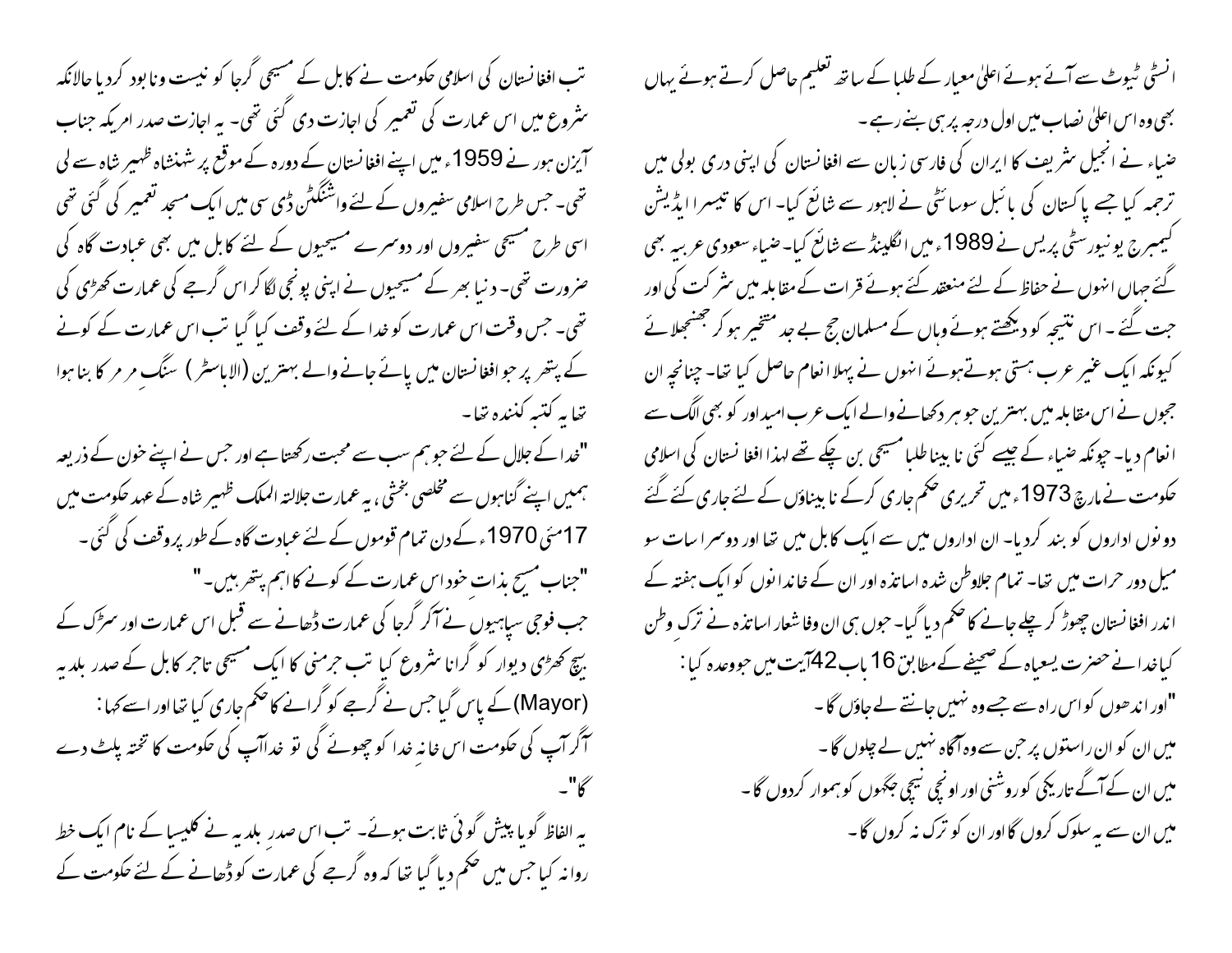کھمیونسٹوں نے ضباء کی زیر قبادت کابل کے نا بیناؤں کے ادارے کو پھر سے جاری کیا-صباء نے اس ادارہ کی شظیم میں نمایا کامبا بی حاصل کی۔ تب صباء پر زور ڈالا گیا کہ وہ کھمیونسٹ پار ٹی میں سٹر یک ہوں لیکن انہوں نے الکار کردیا۔ ایک افسر نے ان سے کہا کہ اگر انہوں نے پار ٹی میں سثر کت نہ کی نو اپنی جان سے ہاتھ دھو بیٹھیں گے ۔ انہوں نے اسے حواب دیا کہ وہ موت سے نہیں ڈرتے اور الٹا اس کمیونسٹ سے پوجیا کہ کیاوہ خود مرنے کے لئے تبارہے ؟ سمخر کار صباء کو جھوٹے الزام میں گرفتار کیا گیا اور انہیں کابل کے باہر واقع بولی حجرخی سیاسی جیل میں قبید کیا گیاجہاں ہزاروں لوگوں کوموت کے گھاٹ اتارا گیا۔ قبید یوں کو موسم سر ما کی کڑاکے کی ٹھنڈ سے بچانے کے لئے جیل میں گرمی پہنچانے کا کو ٹی انتظام نہ تھا۔ضباء کو اپنا اوور کوٹ پہن کرمٹی کے ٹھنڈے فرش پر سو نا پڑا۔ ان کے پاس پڑا ہوا ایک اور قبیدی ٹھنڈ سے ٹھٹھر رہا تھا کیونکہ اس کے پاس جیکٹ بھی نہ تھا۔ ضباء کوحصرت یوحنا بپتسمہ دینےوالے کے بہ الفاظ باد تھے " حس کے پاس دو کرتے ہوں اس کے ساتھ جس کے پاس ایک بھی نہ ہو ، پانٹ لے " (انجیل سٹریف ہہ مطابق حصرت لوقا 3 پاپ 1 1 آیت )صلء نے اپناواحد کوٹ اتار کراپنے پڑوسی کو دے دیا۔اس گھڑی سے جناب مسح نے ضباء کے بدن کو ہر رات معجزانہ طور پر حرارت پہنچا ئی ۔ وہ ایسے سوتے تھے گویاان کے اوپر کو ئی گرم گلو بند لپٹا ہوا ہو۔ جبل میں تحمیو نسٹوں نے صباء کو بجلی کے حصگے پہنچائے تاکہ ان کاذہن رکھکانے پر آجائے۔ بجلی سے اس طرح جل جانے سے ان کے سمر پر داع پڑگئے ۔ لیکن انہوں نے بار نہ مانی ۔ حب انہیں جیل میں روسی زبان سیکھنے کاموقع دیا گیا توانہوں نے اس زبان میں بھی مہارت حاصل کرلی ۔آخر کارٹھمیو نسٹوں نے انہیں دسمبر 1985ء میں رہا کردیا۔

حوالہ کردے۔ بہ خط اس لئے لکھا گیا تا کہ حکومت کو مبرجانہ ادا کرنا نہ پڑے۔ کلیسا نے حبواب دیا کہ وہ اس گرجے کو کسی کے بھی حوالہ نہیں کرسکتی کیونکہ وہ اس کی اپنی ملکیت نہیں ہے بلکہ وہ عمارت خدا کو وقف کی جاچکی ہے۔ اس حواب میں کلیسیا نے مزید یہ بھی لکھا کہ اگر حکومت اسے لے کر ڈھادیتی ہے تو وہ اس فعل کے لئے غدا کو حوابدہ گرجے کی عمارت گرانے کے لئے پولیس ،مزدور اور بلڈوزر بھیجے گئے۔ کلیسا نے احتجاج کرنے کی بجائے انہیں جائے اور بسکٹ پیش کئے۔ د نیا بھر کے مسیحیوں نے دعا کی اور ان میں سے اکثروں نے مختلف ملکوں کے افغا فی سفارت خا نوں کو خطوط لکھے ۔ بلی گراہم اور د نیا کے اور مسیحی رہنماؤں نے ایک تشویش نامہ پر دستحط کرکے اسے شاہ افغانستان کی خدمت میں روانہ کیا۔ 17حولائی 1973ء کو گرجے کی عمارت کو گرانے کا کام پورا ہوگیا۔ اسی رات کو باغنیوں نے اس حکومت کا تختہ پلٹ دیا حبو اس فعل کے لئے ذمہ دار تھی۔ اہل افغا نستان نے حو ایسے امور میں شُکُون دیکھنے میں عمجلت سے کام لیتے ہیں کہا کہ مسح آسمان پر اتر آئے بیں اور حکومت کا تختہ پلٹ دیا کیونکہ اس حکومت نے آپ کے گرجے کو ڈھادیا تھا۔ 227سال سے افغانستان میں شہنشاہی نظام حکومت (Monarchy) چل رہا تھا اور اس رات وہ صدر داوؤد کی زیر قبادت جمہوریت بن گیا۔ 1978ء میں تھمیونسٹوں نے بغاوت کرکے اس حکومت کا تختہ پلٹ دیا اور اس کے بعد 1979ء کے ناتال کے موقع پر روسیوں نے اس ملک پر حملہ کردیا۔لاکھوں افغانی باشندے مہاجرین بن کر ملک چھوڑ کر چلے گئے جن میں سے ایک کو بہ کھتے ہوئے سنا گیا "جس دن ہماری حکومت نے اس مسیحی گرجا کوڈھادیااس دن سے خدا ہمارے ملک کو سمزادے رہاہے ۔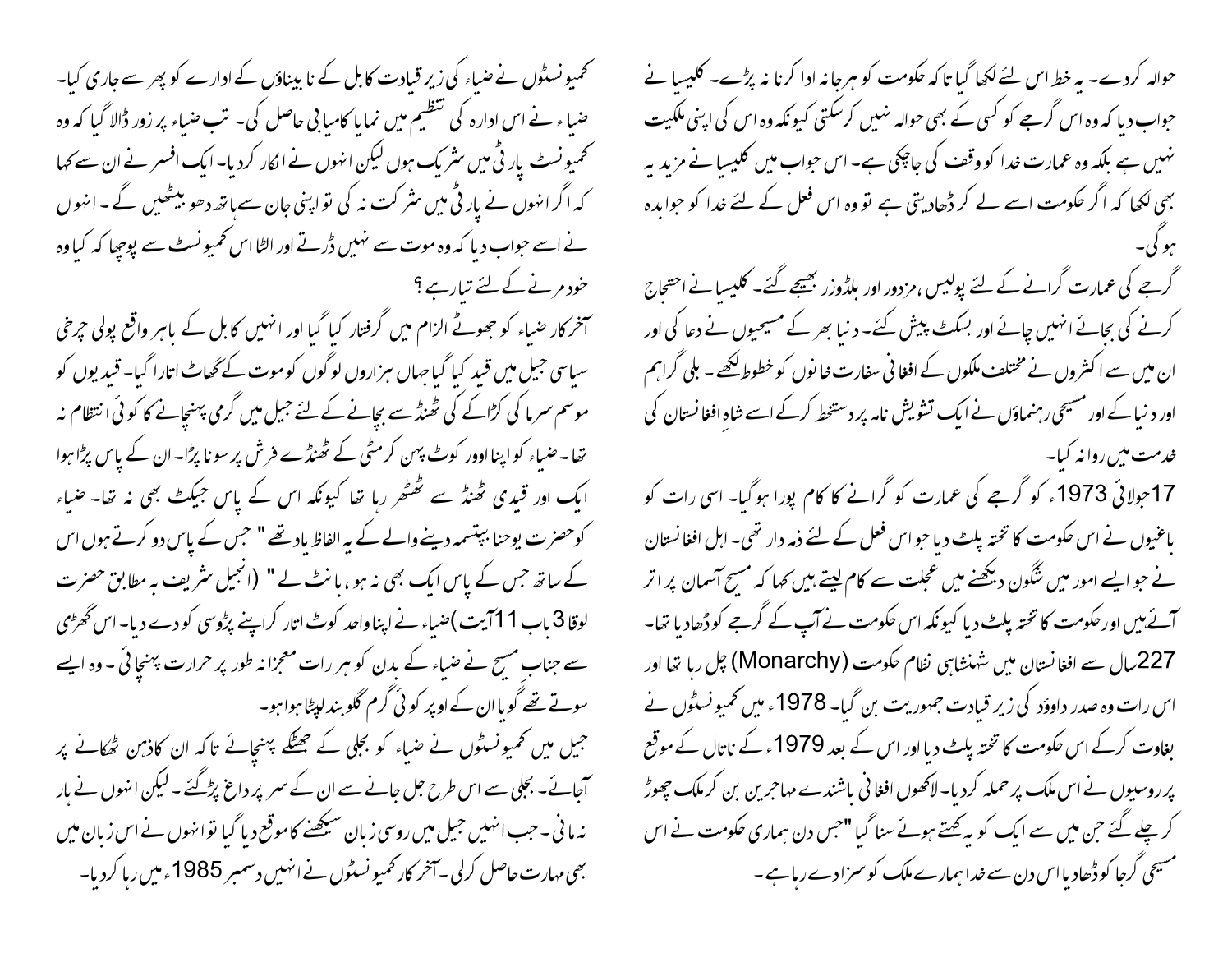انجیل کی تبلیغ کیا کرتے تھے ۔ علاوہ ازیں انہوں نے بچوں کے لئے انجیل سٹریف کی ے کہانیوں کی کتاب در ی بولی میں مکمل کرلی۔ 13مارچ 1988ء کو ایک متعصب مسلم گروہ "حسب اسلامی "نےضباء کو اعوا کیا اور حیونکہ وہ انگریزی جانتے تھے اس لئے ان پر سی آئی اے کا ایجنٹ ہونے کا الزام لگا یا۔ ساتھ ہی روسی زبان جاننے کے باعث انہیں کے ،جی بی باکھڈ جاسوس ٹھہرایا گیا اور مسیحی ہونے کی وجہ سے مر تد قرار دیا گیا۔ کئی گھنٹوں تک انہیں ڈنڈوں سے پیٹا گیا۔ بیناشخص مکا دیکھ کر حپو کنا ہوجاتا ہے اور پیچھے ہٹ کر پاجیک کر اپنا بچاؤ کرلیتا ہے۔ لیکن نا بینا شخص ڈنڈا دیکھ نہیں باتا اور وہ پورے زور کے ساتھ جوٹ کھاتا ہے۔ یہ ٹھیک اسی طرح ہوا جیسے سید نا مسح کی آنکھوں پر پٹی باندھ کر آپ کو اذیت پہنچائی گئی تھی (انجیل ینٹریف بہ مطابق حصرت لوقا 22 پاپ 64 تیت )۔ صباء کی بیوی اور تین بیٹیاں افغانستان سے فرار ہونے میں کامیاب ہو چکی تھیں اور ان کے اعوٰاءکئے جانے کے وقت ان کے ساتھ پا کستان میں رہتی تھیں۔ اس کے فوراً بعد ان گی بیوی نے ایک نہائت ہی خوبصورت بیٹا جناحو ہو بہو اپنے باپ کی شکل پر ہے ۔ یہ کوئی نہیں جا نتا کہ ضباء کواس بیٹے کی پیدائش کاعلم تھا یا نہیں۔ تازہ ترین خسروں کے مطابق حالانکہ یقینی طور پر یہ نہیں کہاجاسکتا حسب اسلامی نے ضباء کو قتل کردیا۔اعوٰاء کئے جانے سے قبل صباء نے اپنے ایک دوست سے کہا تھا کہ اگر یہ گروہ کسی وقت انہیں گرفتار کرلے تووہ اسے زندہ نہ چھوڑیں گے ۔اسی گروہ نے دور اور پاکستا نیوں کو اس وقت گرفتار کرلیا حب وہ محتاج افغانوں کو رسد پہنچانے کی کوشش کررہے تھے۔ ان دو نوں کو شدید اذیت پہنچانے کے بعد بری کرنے سے پہلے حب اسلامی کے ایک ر کن نے ان سے کہا "ہم تمہیں قتل نہیں کریں گے جیسے ضراء نودرت

جیل سے رہا ہونے کے بعد صباء نے اپنی بریل رسم الخط میں چھپی ہو ٹی کتاب مقدس ( یا ئبل سثریف ) میں سے پیدائش کی کتاب کی حسب ذیل آبات پڑھیں : "خدواند نے ابراہم سے کہا تواپنے وطن اور اپنے نا تہ داروں کے بیچ سے اور اپنے پاپ کے گھر سے لگل کر اس ملک میں جاحو میں تجھے دکھاؤں گا ------ میں تجھے بر کت دوں گا ۔۔۔اور تو باعث بر کت ہو گا۔ حبو تجھے مبارک ٹھمیں ،میں ان کو بر کت دوں گا اور حبو تحھہ پر لعنت کرے ،اس پر میں لعنت کروں گا اور زمین کے سب قبیلے تیرے وسیلہ سے بر کت پائیں گے۔"(پیدائش 21 ماب 1 تا 3 آیت)۔ صباء کو یہ محسوس ہوا کہ خدا انہیں افغانستان جھوڑ کر ایک مسیحی مبلغ (Missionary) کے طور پر پاکستان جانے کی دعوت دے رہا ہے۔ چنانچہ انہوں نے ایک دوست سے رابطہ قائم کیا حوایک نا بینا بھکاری تھا۔ پھر انہوں نے پھٹے پرانے کیپڑے پہن کر اپنا بھیس بدل لیا۔ملک سے باہر یُکلنےوقت جہاں بات چیت کرنے کاموقع پیش آتاوہاں وہ خود خاموش رہتے اور اپنے دوست کو بولنے دیتے تاکہ ان کی شناخت نہ ہونے پائے اور وہ فوجی سباہمیوں سے پچتے رہیں۔اس طرح سے وہ کابل سے لُکلنے والی بڑی شاہراہ پر طبیعنات کئے ہوئے سب ہی روسی چپک پوسٹ سے پچ لکلے ۔انہیں درہ خیبر تک کا ڈیڑھ سومیل کاسفر طے کرنے کے لئے بارہ دن لگے اور تب وہ پاکستان میں داخل ہوئے۔ حب صباء پاکستان پہنچے توانهیں امریکہ جا کرعبرا نی زبان سیکھنے کاموقع پیش کیا گیا کیونکہ وہ ان دیوں پرانے عہد نامہ کا ان کی اپنی دری بولی میں ترحمہ کررہے تھے۔ لیکن انہوں نے اس دعوت کو یہ کچتے ہوئے نامنظور کیا کہ انہیں افغان مہاجرین کے درمیان کافی کام

کرنا ہے ۔ انہوں نے نا بینامہاجرین کے لئے ایک ادارہ قائم کیا۔ کحچھ دیوں میں اردو بھی

سیکھ لی حو یا کستان کی خاص زبان ہے - وہ یا کستان کے مسیحی کلیسیاؤں میں اسی زبان میں